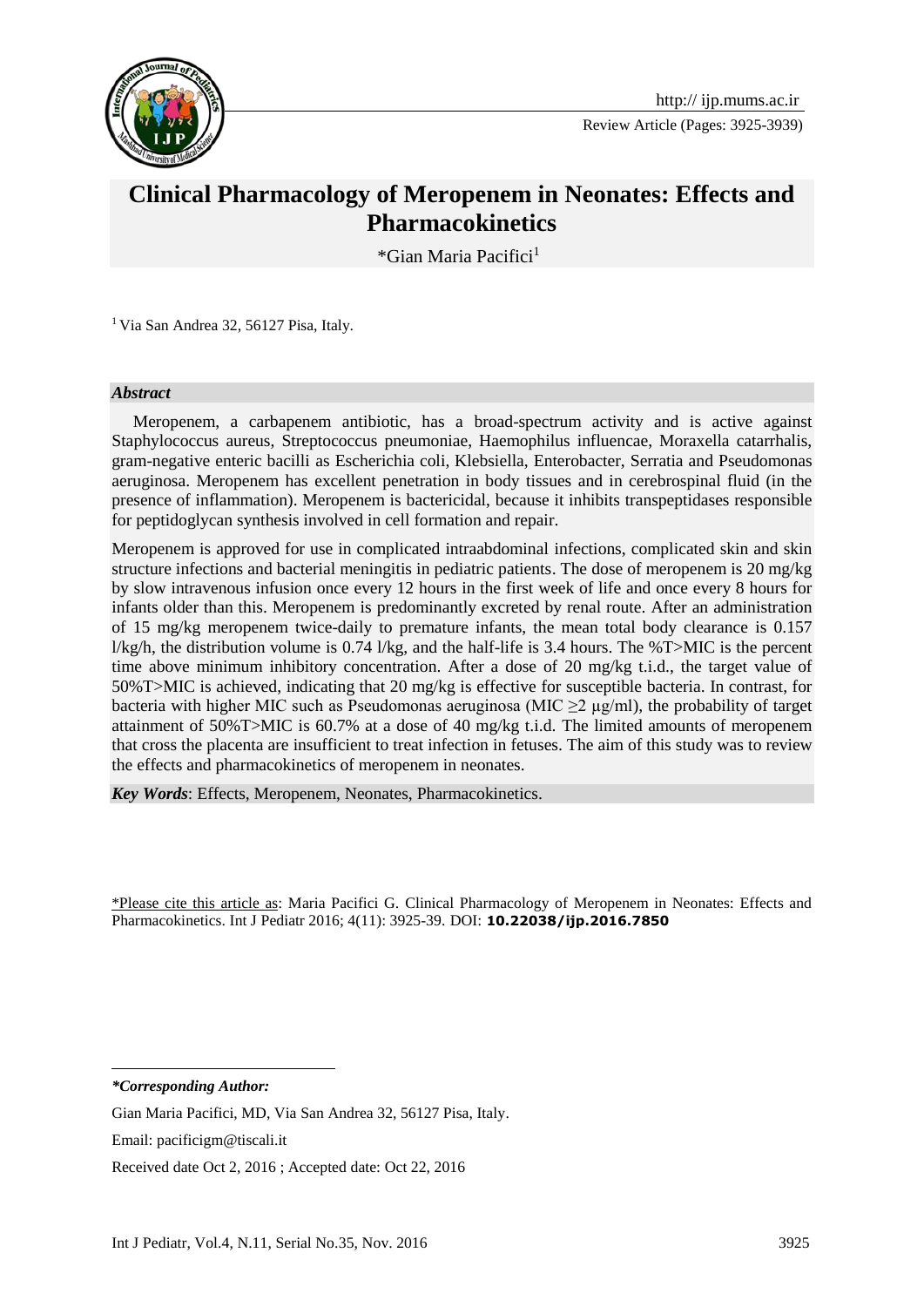### **1-INTRODUCTION**

 Meropenem is a valuable broadspectrum antibiotic. Meropenem is a carbapenem β-lactam antibiotic active against a very wide range of gram-positive and gram-negative aerobic and anaerobic bacteria that first came into general clinical use in 1985. Methicillin-resistant staphylococci and Enterococci faecium are resistant to meropenem, as are some strains of Pseudomonas aeruginosa. Approximately 70% of a meropenem dose in recovered intact in the urine, but partly is eliminated as an inert metabolite. The elimination half-life in adults is 1 hour, but a little longer in children 2-6 months old. The initial half-life in term infants is 2 hours and in the preterm infants is 3 hours, but the half-life falls significantly, irrespective of gestation, within 10-14 days of birth (1).

Meropenem has many of the same properties, and most of the adverse effects, as imipenem, but it seems to cause less nausea. It has not been in use as long as imipenem and has not been as extensively studied, but the evidence to date suggests that meropenem is less likely to induce seizures than imipenem with cilastatin. Meropenem is administered by slow intravenous infusion. It penetrates the cerebral spinal fluid of patients with bacterial meningitis, and most other body fluids, well. The limited amounts of meropenem that cross the placenta are insufficient to treat infection in the fetus. Teratogenicity studies and limited reports of use in human pregnancies are largely reassuring. Meropenem passes into breast milk, but there is no reason to withhold breastfeeding (1). Meropenem is bactericidal based on the ability to competitively inhibit the transpeptidases responsible for peptidoglycan synthesis involved in cell formation and repair (2). Meropenem does not require coadministration with cilastatin, because it is not sensitive to renal dipeptidase. Its toxicity is similar to that of imipenem except that it may be less likely to cause seizures (0.5% for meropenem; 1.5% for imipenem). Clinical experience with meropenem demonstrates therapeutic equivalence with imipenem (3).

### **2- MATERIALS AND METHODS**

### **2-1. Literature Search**

The following databases were searched for relevant papers and reports: MEDLINE, CINAHL, EMBASE, Google scholar and PubMed as search engines; August 2016 was the cutoff point. Key references from extracted papers were also hand-searched.

### **2-2. Search Terms**

Combinations of search terms from three categories ("Meropenem" keyword AND "Neonetes" keyword AND "Pharmacokinetics meropenem neonate" keyword AND "Pharmacokinetics meropenem neonate" keyword AND "Infants" keyword), were used to search for the relevant literature. In addition, the book Neonatal Formulary (1) was consulted.

### **3-RESULTS**

#### **3-1. Treatment**

 Give 20 mg/kg by slow intravenous infusion once every 12 hours in the first week of life and once every 8 hours for infants older than this. The dose may be given as an intravenous injection over 5 min if required. Double the dose to 40 mg/kg in children where meningitis and serious infection of Pseudomonas aeruginosa are suspected. Intramuscular use is not recommended. Dosage frequency should be halved if there is evidence of renal failure, and treatment stopped altogether if there is anuria unless dialysis is instituted (1).

#### **3-2. Uses**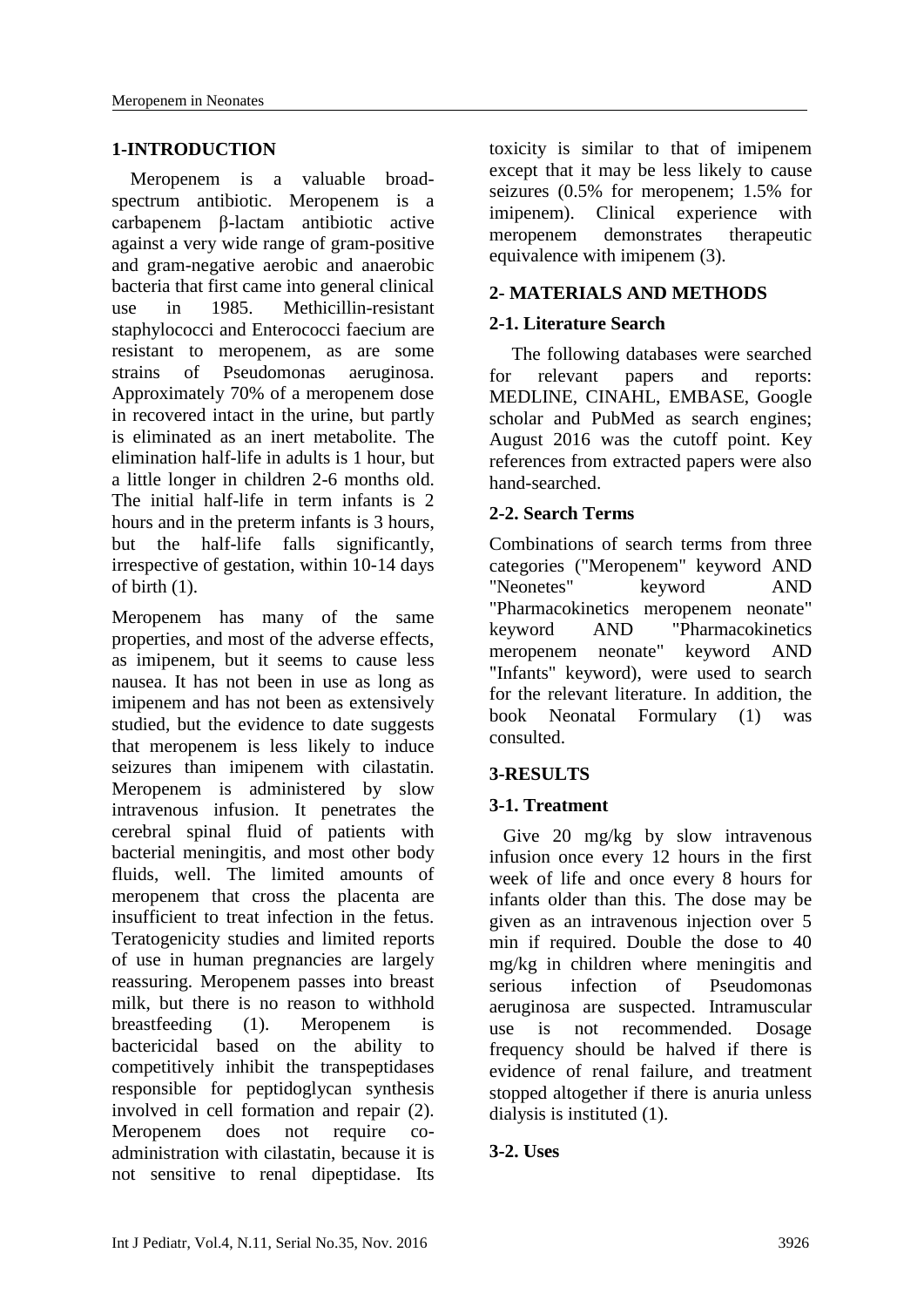Limited to treatment of pneumococcal meningitis and other serious infections caused by susceptible gram-negative organisms resistant to other antibiotics, especially extended-spectrum β-lactamase producing Klebsiella pneumoniae (4).

Meropenem is more active against gramnegative bacilli and less active against gram-positive cocci than imipenem (5). The pharmacokinetics of meropenem are typical of those of a parenteral β-lactam antibiotics with low protein binding and predominantly renal excretion. Dosage reduction is required in patients with reduced renal function; no dosage adjustment is required for patients with hepatic impairment. Meropenem has excellent penetration in abdominal tissues, bile, blister fluid, inflammatory exudates, cerebrospinal fluid (in the presence of inflammation), gynecologic tissues, respiratory tract tissues, and urinary tract tissues; tissue levels are generally equal to or above the levels needed for the treatment of patients with susceptible pathogens (1).

In the neonatal intensive care units (NICU) the extensive use of third generation cephalosporins for therapy of neonatal sepsis may lead to rapid emergence of multiresistant gram-negative organisms. Koksal et al. (6) reported the use of meropenem in 35 infants with severe infection due to Acinetobacter baumanii and Klebsiella pneumoniae. Eighty-two percent of the cases (29/35) were born prematurely. Assisted ventilation was needed in 85.7% (30/35). Six percent (2/35) died. All gram-negative bacteria were resistant to ampicillin, amoxicillin, ticarcilin, cefazoline, cefotaxime, ceftazidime, ceftriaxone and aminoglycosides. The incidence of drugrelated adverse events (mostly a slight increase in liver enzyme) was 8.5%. No adverse effects were observed. At the end of therapy, overall satisfactory clinical and bacterial response was obtained in 33/35

(94.3%) of the newborns treated with meropenem. Clinical and bacterial response rates for meropenem were 100%, for sepsis and 87.5% for nosocomial pneumonia. These findings suggest that meropenem may be a useful antimicrobial agent in neonatal infections caused by multiresistant gram-negative bacilli.

### **3-3. Meropenem has a wide broad activity against many microorganisms**

Meropenem exhibits in vitro activity against an impressive number of community-acquired and nosocomial pediatric pathogens (2) such as the clinically relevant gram-positive organisms as Staphylococcus aureus, group A Streptococcus and Streptococcus pneumoniae, including virtually all strains of pneumococcus that have to date exhibited decreased susceptibility to penicillin. Meropenem is also active against respiratory gram-negative organisms such as Haemophilus influenzae and Moraxella catarrhalis; enteric Gramnegative bacilli such as Escherichia coli, Klebsiella, Enterobacter and Serratia and Pseudomonas aeruginosa. Meropenem demonstrates a remarkable stability against beta-lactamases, including the type I inducible β-lactamases which are responsible for third generation cephalosporin-resistant strains of Enterorobacter, Serratia, Citrobacter and Pseudomonas. These organisms pose a particular threat when responsible for nosocomial gram-negative infections. Meropenem is also highly active against anaerobes including β-lactamase-positive strains of Bacteroides fragilis.

Meropenem is approved for use in complicated intraabdominal infections, complicated skin and skin structure infections and bacterial meningitis in pediatric patients aged  $> 3$  months in the US, and in most other countries for nosocomial pneumonia, complicated intraabdominal infections, septicemia,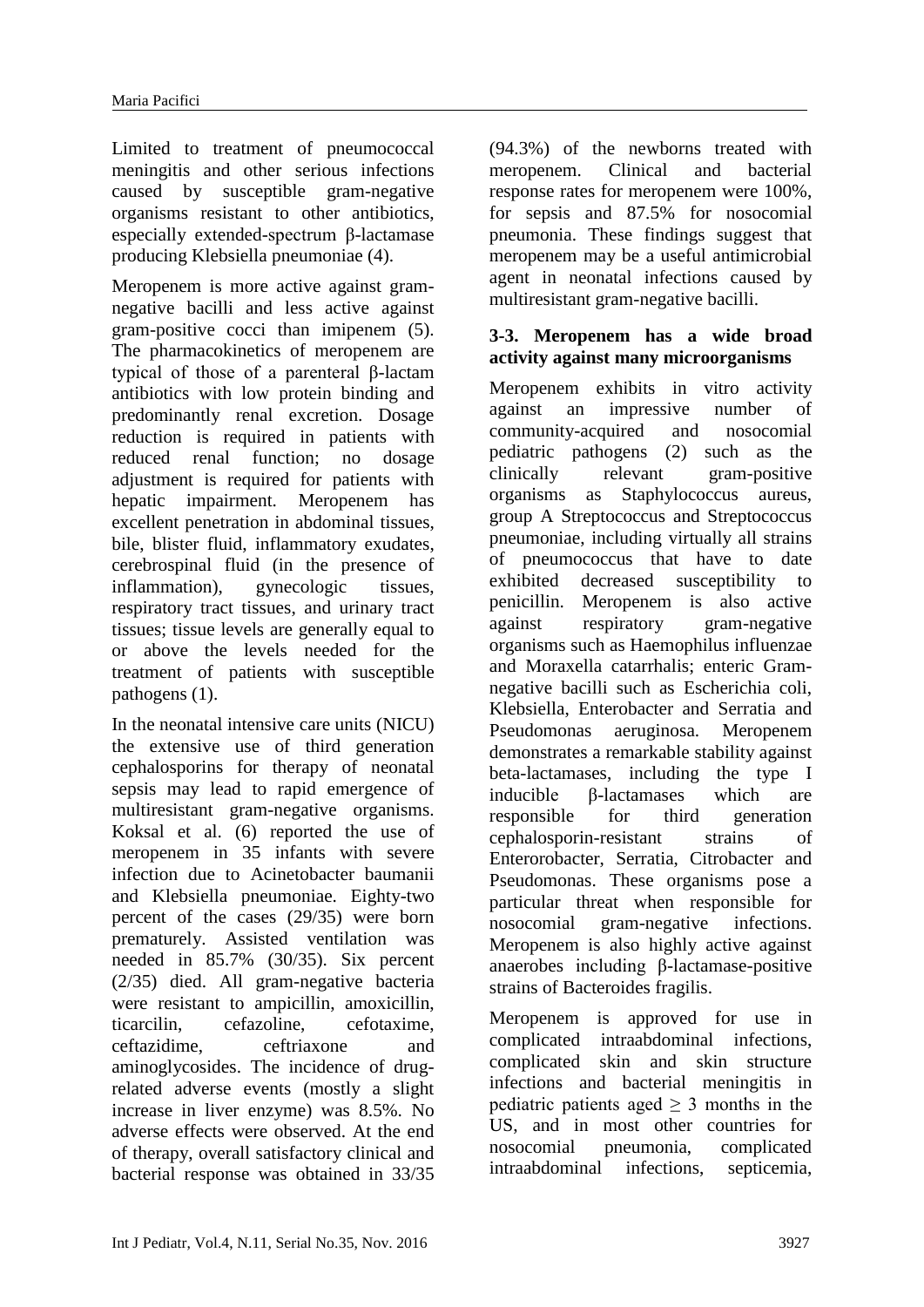febrile neutropenia, complicated skin structure infections, urinary tract infections, obstetric and gynecological infections, cystic fibrosis in patients with pulmonary exacerbations, and for the treatment of severe community-acquired pneumonia (7). Meropenem has a broad spectrum of in vitro activity against grampositive and gram-negative pathogens, including extended-spectrum β-lactamase and Enterobacteriacae. Meropenem is well tolerated and has the advantage of being suitable for administration as an intravenous bolus infusion. Its low propensity for inducing seizures means that it is suitable for treating meningitis and is the only carbapenem approved in this indication. Thus, meropenem continues to be an important option for the empirical treatment of serious bacterial infections in hospitalized patients.

### **3-4. Safety and effectiveness of meropenem in neonates**

Two hundred neonates were enrolled; 142 (71%) were born at < 32 weeks of gestational age, and 130 (65%) were  $\geq 2$ weeks postnatal age at the time of enrollment (8).

The demographic characteristic of neonates are summarized in **Table.1**. Overall, 89% of subjects had respiratory conditions, 90% gastrointestinal conditions, and 73% cardiovascular conditions at baseline. Forty-five percent of subjects had abdominal surgery prior enrollment. Meropenem is commonly used off-label in infants  $\langle 3 \rangle$  months of age, despite a lack of safety and efficacy data, because of its broad range of antimicrobial activity and its stability against chromosomally encoded and plasmidmediated Extended-spectrum betalactamases (ESBL) infections (9). Meropenem's spectrum includes Enterobacteriacae, Pseudomonas aeruginosa (10), and Bacteroides fragilis  $(11)$ .

The potential of meropenem for adverse central nervous system side effects, particularly seizures, has been carefully studied in older children (12, 13). In the study by Cohen-Wolkowiez et al. (8), clinical seizures were reported in 10/200 (5%) infants; however, only 1 was confirmed by Electroencephalography (EEG). Additionally, 50% of infants with seizures had a central nervous system condition that could be responsible for the seizures, and Cohen-Wolkowiez et al. (8) observed no apparent difference in predicted meropenem plasma concentrations in patients with or without seizures. Because a comparator arm was not included in the trial by Cohen-Wolkowiez et al. (8) and the number of study participants was relatively small from an epidemiologic standpoint, it is difficult to know if the rate of seizures associated with meropenem is above the background seizures rate for this population. However, among infants admitted to the neonatal intensive care unit, seizures were 9% (14), and the cumulative incidence in the most premature infants (< 28 weeks of gestational age) is as high as 12%. The majority (>70%) of infants enrolled in the study by Cohen-Wolkowiez et al. (8) were < 32 weeks of gestational age and critically ill at baseline, which suggests that the seizure rate observed is similar or lower than that reported in prior studies. The most commonly reported adverse effects of meropenem from previously published pediatric study are diarrhea (3.3%-4.7%), nausea and vomiting (0.4%- 1%), rash (0.8%), glossitis (1%), and oral thrush (1.9%) (12); in comparison trials, these reactions occurred with similar frequency in the comparison of cephalosporin group (12, 14). In a review of 6,154 infants receiving meropenem in 54 clinical trials, meropenem demonstrated a favorable safety profile relative to comparators including cephalosporin, imipenem/cilastatin, and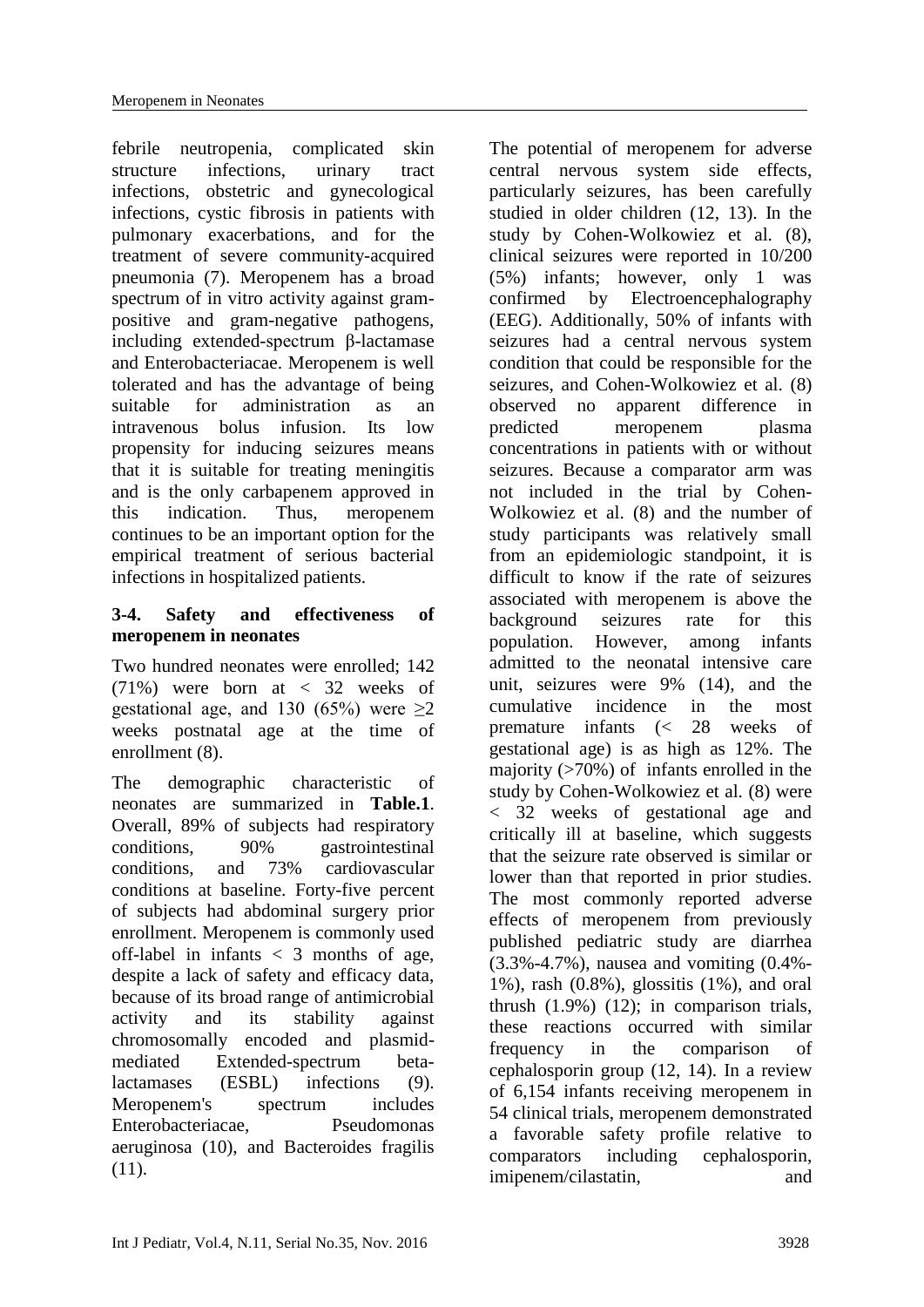clindamycin/aminoglycoside (15). Children were given 10-40 mg/kg meropenem every 8 hours in the studies reviewed. The incidence of seizures among all subjects was 0.37%, 0.25%, 0.43%, and 0.38% in the meropenem, cephalosporin, imipenem/cilastatin, and clindamycin/aminoglycoside groups, respectively. This finding is not surprising given that meropenem has less affinity than imipenem for γ-aminobutyric acid receptors which are the potential target for central nervous system adverse effects and has been found to cause less neurotoxicity than imipenem both in animal models and during clinical trials (12, 16). In addition, higher alanine aminotransferase, aspartate aminotransferase, alkaline phosphate, and bilirubin levels were observed in 5.2%, 4.3%, 2.2%, and 0.7%, respectively (15).

Meropenem was well tolerated in the cohort of critically ill infants with suspected and/or proven intraabdominal infections. Although the study by Cohen-Wolkowiez et al. (8) was not randomized, the overall success rate was 84% (162/192), meeting the definition of therapeutic success. The success rate was highest in more mature infants  $(≥ 32)$ weeks of gestational age; 93% [51/55]). No serious adverse events probably or definitely associated with meropenem were observed. Collectively, these data support and may inform the development of comparative trials of meropenem in infants with complicated intraabdominal infections. **Table.2** shows the overall safety summary and **Table.3** summarizes the effectiveness results.

### **3-5. Meropenem in neonatal severe infections**

Koksal et al. (6) administered meropenem intravenously at the dosage of 20 mg/kg in 20-30 min infusion. Meropenem therapy was continued for a minimum of 5 days in order to define clinical/bacterial response. The number of infants was 35, the birth

weight was  $1,470 + 500$  grams, the gestational age was  $30.5 + 5$  weeks, the premature infants ( $\leq 1,500$  grams) were 29 (82.8%). The causal microorganisms were Acinetobacter baumanii 18 (51%) and Klebsiella pneumonia 17 (49%). Two infants died and 33 infants survived. At the end of therapy overall satisfactory clinical and bacterial responses were obtained in 33 (94.3%) of the newborns treated with meropenem. Satisfactory bacterial and clinical response rates for nosocomial sepsis were 100%. Satisfactory bacterial and clinical response for nosocomial pneumonia were 87.5%. The clinical and bacterial responses were correlated in both groups. Failures were observed in two newborns with pneumoniae caused by Acinetobacter baumanii.

The most frequent adverse event was a slight and transient (average one week) increase in liver transaminases which was demonstrated in 3 cases (8.5%). Nosocomial Klebsiella pneumoniae infection and Acinetobacter baumanii infection were associated with a high mortality in neonates and antimicrobial therapy of these infections has been complicated by the emergence of multiresistant strains (16). Fidel-Rimon et al. (17) administered meropenem to 18 infants (51%) affected by Acinetobacter baumanii and to 17 (49%) infants affected by Klebsiella pneumoniae. Two infants died and 33 infants survived. At the end of meropenem therapy overall satisfactory clinical and bacterial response was 94.3%. Meropenem is effective and well tolerated in the newborn and can be used against multiresistant gram-negative invasive infections in newborns. Yatsky et al. (18) administrated meropenem in 15 newborns with sepsis, pneumoniae was cured in all cases. Meropenem is effective and well tolerated in the newborn and can be used effectively against multiresistant gramnegative invasive infections in newborn infants.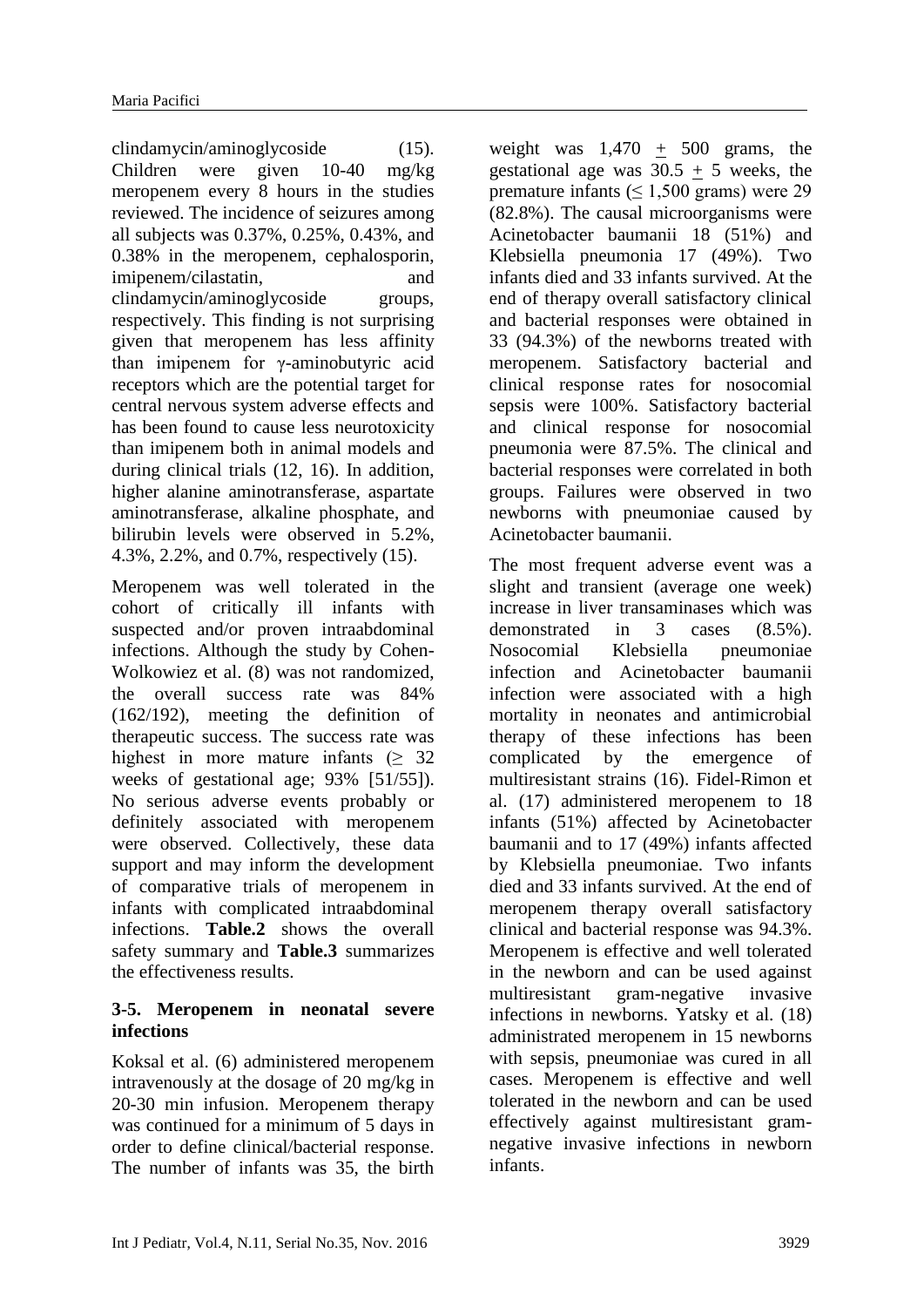## **3-6. Pharmacokinetics of meropenem in neonates**

Van Enk et al. (19) evaluated and compared the pharmacokinetics of meropenem in 7 premature neonates, the mean birth weight was 925 grams and the mean postnatal age was 21 days. The neonates received 15 mg/kg meropenem twice-daily on clinical grounds as a 1-min infusion. After the first dose and during state-state, serum levels of meropenem were measured at 12 hours after intravenous administration. Serum concentration-time curves could be described with a one-compartment model. Mean total body clearance was 0.157 l/kg/h, the distribution volume was 0.74 l/kg, and the half-life was 3.4 hours. At day 5 of steady-state, the pharmacokinetic properties did not differ significantly. No side effects were noted.

Pedari et al. (20) compared the steady-state pharmacokinetics and safety of meropenem given via short (30 min) or prolonged (4 hours) infusion to neonates with a gestational age of  $\langle 32 \rangle$  weeks to define the most appropriate dosing regimen for efficacy study on neonatal late-onset sepsis. Meropenem was given to 16 infants for sepsis and to 3 infants for pneumonia with no differences in the distribution of diagnoses between groups. Eleven infants (58%) had altogether 13 positive blood culture (coagulase-negative staphylococci, n=5; Enterobacteriacae Staphylococcus, n=4; Enterococcus faecalis, n=2; Staphylococcus aureus, n=1; Pseudomonas aeruginosa, n=4). Most of the infants were severely ill, with 95% requiring respiratory support and 42% requiring vasoactive treatment.

Meropenem is distributed in extracellular water and is excreted mainly by glomerular filtration (21). Therefore, changes in body water and development of renal function influence the disposition of meropenem. Bradley et al. (22) studied 37 neonates and administered single doses of 10 and 20 mg/kg of meropenem as a 30 min infusion. These authors demonstrated that an 8 hour interval may be more would provide robust coverage for their patients but that 40 mg/kg may be necessary for some infections with more resistant pathogens like Pseudomonas aeruginosa. van den Anker (21) reported the demographic pharmacokinetics of meropenem in 23 preterm (gestational age, 29 to 36 weeks, mean + standard deviation [SD] was 32+2 weeks) and 15 full term (gestational age, 37 to 42 weeks, mean  $+$ SD was 39+1 weeks) neonates (p-value <0.0001). Meropenem doses of 10, 20 and 40 mg/kg were administrated as single doses (30-min intravenous infusion). Blood was obtained for determining the meropenem concentration nine times. For meropenem plasma clearance, the demographic variables chosen as descriptors were as follows:

Clearance  $(CL) = 0.0133$  x Creatinine Clearance  $(Clcr) + 0.1088$  x weight - $0.261$ ; where  $Cl<sub>cr</sub>$  is the creatinine clearance estimate in units of ml/min/1.73 m<sup>2</sup> [estimated by the Schwartz formula (23)]. The resulting meropenem plasma clearance estimate is in liter/hours and the weight is in kg. It should be noted that weight along with height are included in the Schwartz formula (23). Overall, the regression was highly statistically significant. The p-value for  $Cl_{cr}$  was 0.001 and for weight was 0.036. The regression relationship explained 67.9% of the variance (i.e.,  $r^2=0.679$ ). The relationship was the same when performed stepwise forward or stepwise backward. For the distribution volume, the physiological/demographic variable chosen was Cl<sub>cr</sub>. The clearance of meropenem was  $23.2 + 5.53$  ml/min/1.73  $m^2$  in preterm infants and 43  $\pm$  10.5 ml/min/1.73 m<sup>2</sup> in full-term infants (pvalue  $\langle 0.001 \rangle$ .

Distribution volume<sub>c</sub> =  $0.000278$  x Cl<sub>cr</sub> + 0.147. In the equation, the distribution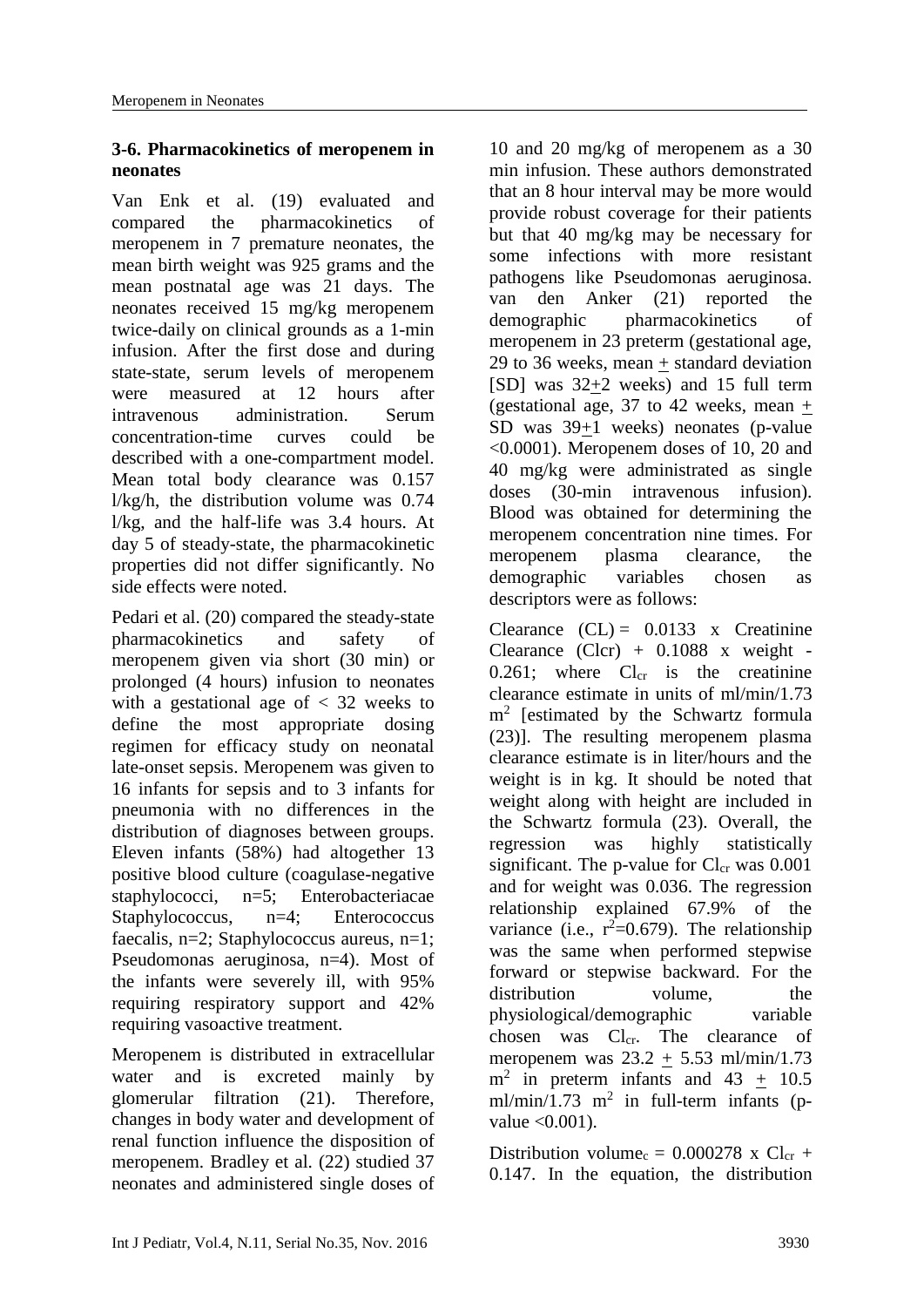volume is in liters and  $Cl<sub>cr</sub>$  is in units of  $ml/min/1.73$  m<sup>2</sup>. Again, the relationship was highly statistically significant, with pvalue  $\leq 0.0001$ . Bradley et al. (22) described the meropenem pharmacokinetics, pharmacodynamics, and Monte Carlo simulation in neonates. Neonates < 2 months of age received a single dose of meropenem of 10 or 20 mg/kg. Meropenem serum concentrations were measured at specific times during the 24 hour post-infusion. Population pharmacokinetics were evaluated using NONMEN. Using Monte Carlo simulation, the probability of pharmacokineticpharmacodynamic target attainment was evaluated by computer modeling from predictions extrapolated from population pharmacokinetic data, using "virtual" dosing regimens of 10, 20, and 40 mg/kg administered every 8 or 12 hours against community- and hospital-acquired pathogens. Thirty-seven neonates were enrolled, 22 were born at < 36 weeks gestational age. Meropenem clearance was greater in neonates with older chronologic ages and in those born at later gestational ages. Serum creatinine and postconceptional age were the best overall predictors of meropenem elimination: Clearance  $(l/h/kg) = 0.041 + 0.040$ / serum creatinine  $[S_{cr}]$  + 0.003 x (postconceptional age - 35 weeks). Monte Carlo simulation demonstrated that in infants during the first 2 weeks of life, a dosage of 20 mg/kg/dose every 8 hours achieved the desired pharmacodynamic target in 95% of preterm neonates and 91% of term neonates against Pseudomonas.

The kinetic parameters of meropenem are summarized in **Table.4** (20). Except for a higher serum Cmax in the short-infusion group (30 min) and a higher time to reach drug Cmax in serum (Tmax) in the prolonged-infusion group (4 hours), all of the pharmacokinetic parameters of the two groups were similar. Large interindividual

variability was seen, especially in Cmax. All the pharmacokinetic parameters of neonates with a postnatal age <15 days  $(n=6)$  and a postnatal of  $> 15$  days  $(n=13)$ were similar in both groups. All of the patients in the short-infusion group and 8/10 in the prolonged-infusion group achieved an  $fT >$  minimum inhibitory concentrations [MIC] of 100% for an MIC of 2 µg/ml (percent time that free drug concentrations remain above the MIC). The  $fT > 6.2$  x MIC value required to prevent resistance development in Pseudomonas aeruginosa was 80.2% (95% confidence interval [CI], 70.8 to 89.6) in the short-infusion group and 81.9% (95% CI, 69.6 to 94.4) in the prolonged-infusion group (not statistically significance). In all age groups, the short and prolong infusion of meropenem have not been different in terms of effect against Escherichia coli and Klebsiella species, organisms that cause a significant proportion of the gram-negative infections in neonates (24). For intermediate or resistant microorganisms (with meropenem MICs  $>2$  mg/l) like Acinetobacter species and Pseudomonas aeruginosa, previous pharmacokinetics /pharmacodynamics simulation studies involving neonates and pediatric patients (22) have suggested better pharmacokinetics/pharmacodynamics target attainment with 4-hours infusion. Recently it has been suggested that the Cmin/MIC ratio could play a role in resistance suppression (25).

The concentration at which a maximal bactericidal effect is achieved is an important determinant of efficacy. Prolonged infusion results in a much lower Cmax and longer Tmax than administration over 30 min, potentially compromising the attainment of the 4xMIC necessary for optimum killing properties of β-lactams in critically ill infants (20). Padri et al. (20) conclude that in very low birth weight neonates, prolonged meropenem infusions is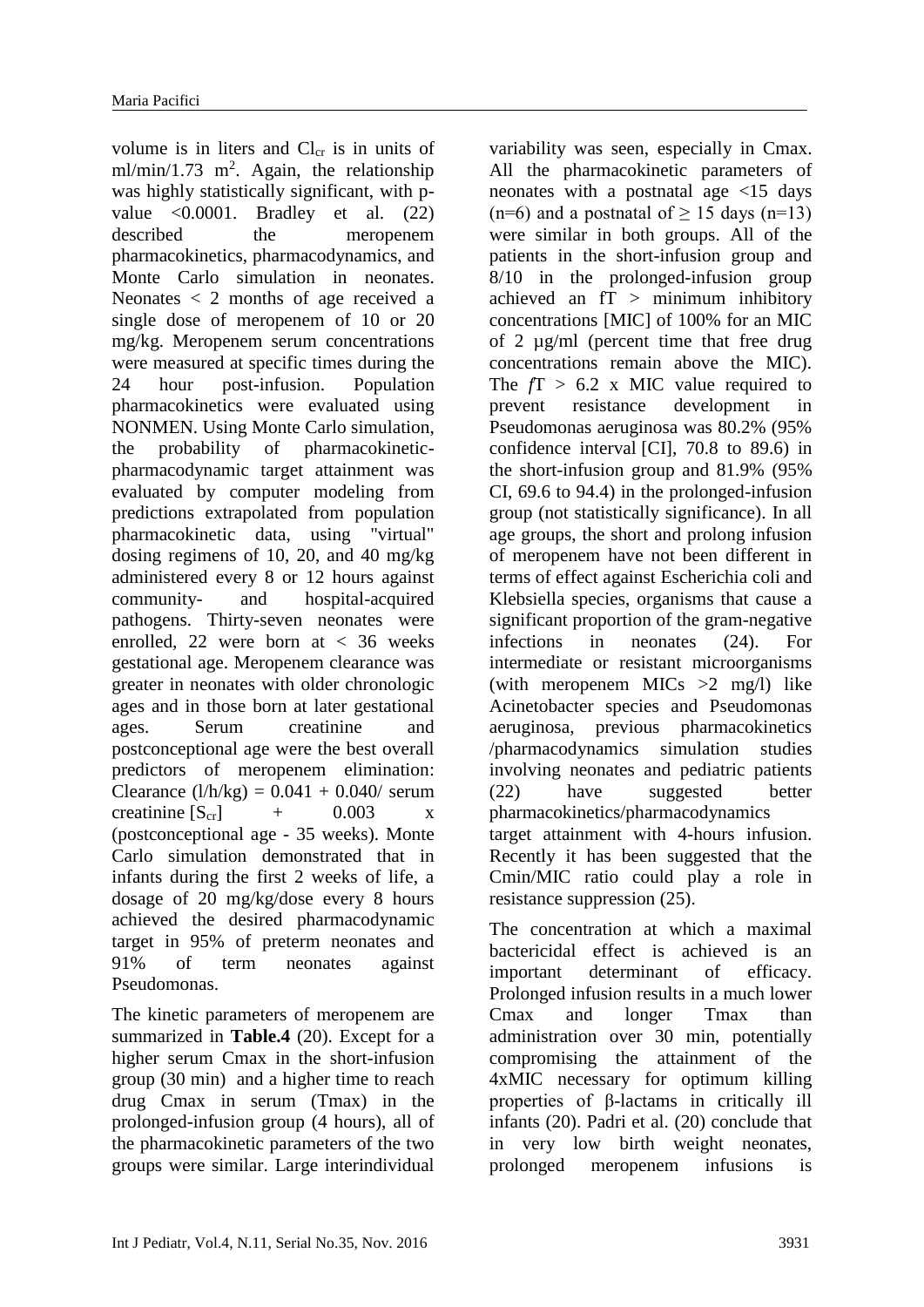optimal, as it balances a reasonable Cmax and *f*T>MIC for susceptible organisms with convenience of dosing with no dosing adjustment over the first month of life. Smith et al. (26) determined the pharmacokinetics of meropenem in young infants as a basis for optimizing dosing and minimizing adverse events. Premature and term infants < 91 days of age hospitalized in 24 neonatal intensive care units were studied. Limited pharmacokinetic sampling was performed following single and multiple doses of meropenem 20-30 mg/kg every 8-12 hours based on postnatal and gestational age at birth. Population and individual patient (Bayesian) pharmacokinetic parameters were estimated using NONMEM. Two hundred infants were enrolled. Their median (range) gestational age at birth and postnatal age at pharmacokinetic evaluation were 28 (23-40) weeks and 21 (1-92) days, respectively. In the final pharmacokinetic model, meropenem clearance was strongly associated with serum creatinine  $(S_{cr})$  and postnatal age  $(PMA)$  (Clearance  $[1/h/kg] =$  $0.12*[(0.5/S<sub>cr</sub>)**0.27]*[PMA/32.7)**1.46$ ]). Meropenem concentrations remained >4 µg/ml for 50% of the dose interval and  $>2$  ug/ml for 75% of the dose interval in 96% and 92% of neonates, respectively. The estimated penetration of meropenem into the cerebral fluid was 70% (5-148 µg/ml). The median empirical Bayesian post-hoc parameter estimate for clearance, 0.119 l/h/kg, was nearly identical to the typical population model estimates of 0.122 l/h/kg. The median empirical Bayesian post-hoc parameter estimate for distribution volume, 0.468 l/kg, was also similar to the typical population model estimate of 0.460 l/kg. Nine cerebrospinal fluid meropenem concentrations (3 duplicates) were available from 6 neonates and ranged from 0.7-34.6 ug/ml. Meropenem dosing strategies based on postnatal and gestational ages achieved therapeutic drug exposure in almost all

Int J Pediatr, Vol.4, N.11, Serial No.35, Nov. 2016 3932

infants. A population pharmacokinetic model for meropenem in Japanese pediatric patients with various infectious diseases was developed based on 116 plasma concentrations from 50 pediatric patients Ohata et al. (27). The population pharmacokinetic parameters developed in this analysis are useful for calculation of the percent time above minimum inhibitory concentration (%T>MIC) and for optimal dosing of meropenem in pediatric patients. After dosing at 20 mg/kg t.i.d. by 0.5-hour infusion, the target value of 50% T>MIC was achieved, indicating that 20 mg/kg t.i.d. by 0.5-hours infusion is effective for susceptible bacteria. In contrast, for bacteria with higher MICs such as Pseudomonas aeruginosa (MIC  $\geq$  2  $\mu$ g/ml), the probability of target attainment of 50%T>MIC was 60.7% at a dose of 40 mg/kg t.i.d. by 0.5-hours infusion (highest dose approved for pediatric patients in Japan). The simulations described in this article indicated that 40 mg/kg t.i.d. with a longer infusion duration (e.g. 4-hours) is more effective against bacteria with a MIC  $> 2 \mu$ g/ml. The predicted probability of target attainment for 50%T>MIC efficacy rate was 95.9%. Calculating %T>MIC at MICs of 0.06-16 µg/ml for each plasma meropenem profile on the 4th day (steadystate) in 1000 simulated subjects, mean and 95% prediction intervals of %T>MIC were obtained for each MIC and each dose. Target attainment rate for bacteriostatic exposures (target: 30%T>MIC) or bactericidal exposures (target: 50%T>) at each MIC were also predicted. The target attainment rate against each strain, including Escherichia coli, methicillin-susceptible Staphylococcus aureus and Pseudomonas aeruginosa, were predicted using the reported MIC distribution data of meropenem against clinically isolated strains in 2006 (26). Escherichia coli and methicillin-susceptible Staphylococcus aureus were selected as typical gram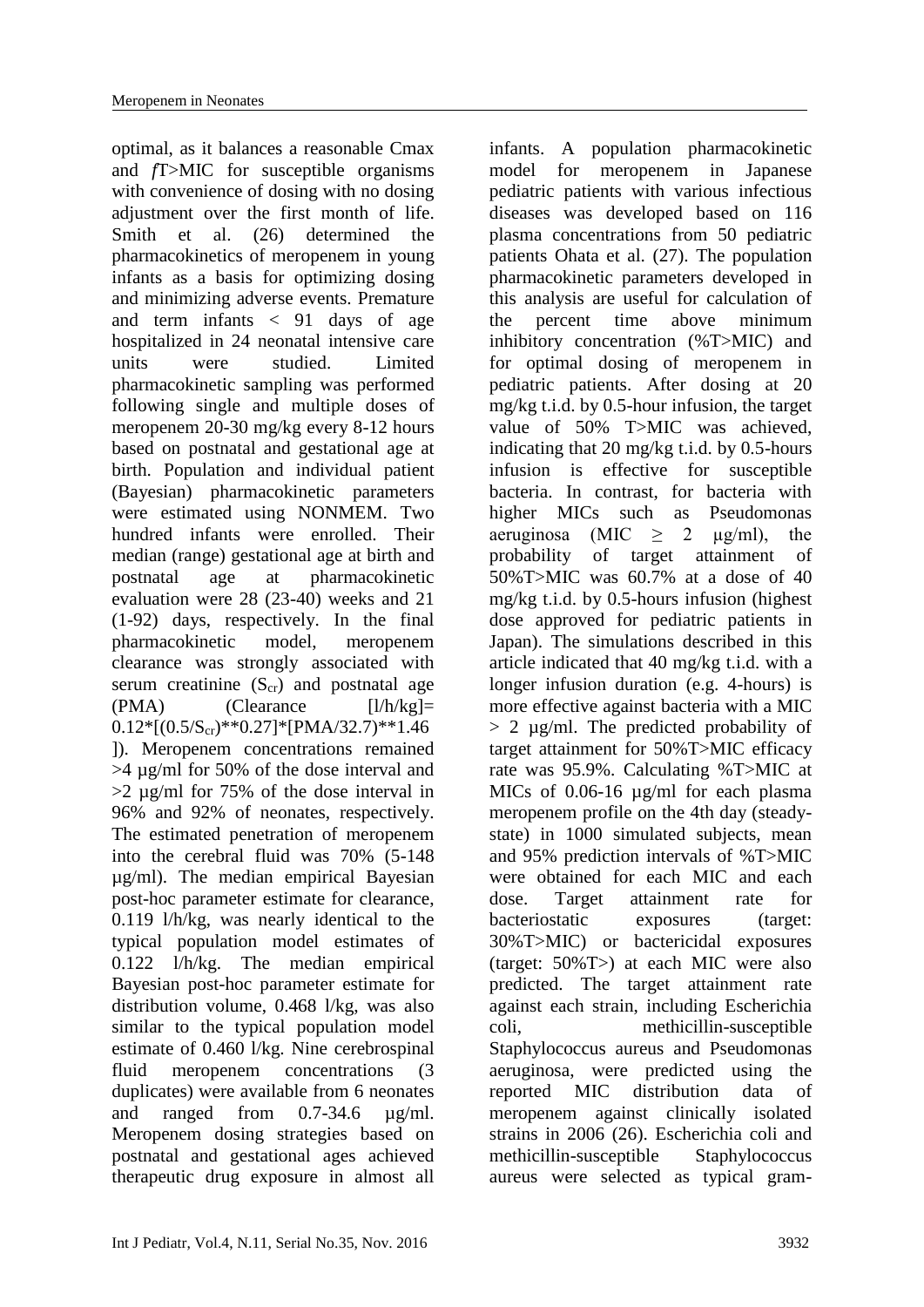negative and gram-positive organisms, respectively. Pseudomonas aeruginosa was selected as a representative example of commonly associated with more severe infections.

### **3-7. Transmission of meropenem in breast milk**

Sauberan et al. (28) reported the sequential breast milk concentrations of meropenem in a breast-feeding mother receiving intravenous meropenem therapy for a postpartum urinary tract infection caused by an extended-spectrum β-lactamaseproducing strain of Escherichia coli. Five samples of milk were obtained. The highest measured value was 0.644  $\mu$ g/ml, and the lowest was 0.246 µg/ml. These authors did not sample breast milk in the

mother at time of presumed peak concentration (2-4 hours after a dose), and hence the presumed range of breast milk concentrations may underestimate the true maximum potential milk exposure. However, the true peak milk concentration of meropenem is unlikely to be higher than 1 µg/ml, considering that the estimated half-life of meropenem elimination from breast milk is 7.7 hours based on the second and third reported meropenem concentration values. Even an average milk concentration of 1 µg/ml would expose the breast-feeding infant to 0.150 mg/kg per day of oral meropenem, several orders of magnitude below the recommended neonatal treatment dose of intravenous meropenem of 60 mg/kg per day (22).

| Gestational age $<$ 32 weeks      |                     |                      | Gestational age $\geq$ 32 weeks |                |                   |  |
|-----------------------------------|---------------------|----------------------|---------------------------------|----------------|-------------------|--|
| Variables                         | Postnatal age $<$ 2 | Postnatal age $\geq$ | Postnatal age                   | Postnatal age  | Total             |  |
|                                   | weeks               | 2 weeks              | $< 2$ weeks                     | $\geq$ weeks   |                   |  |
| Number of<br>infants              | 39                  | 103                  | 31                              | 27             | 200               |  |
| Postnatal age<br>$\frac{days}{9}$ | $26.0(22.5-31.5)$   | $26.3(23.0-31.5)$    | $36.0(32.1-40.0)$               | 34.4 (32.1-40) | $27.8(22.5-40.0)$ |  |
| Male sex<br>number $(\%)$         | 24(62)              | 56 (54)              | 22(71)                          | 16(59)         | 118 (59)          |  |
| Hispanic or<br>Latino ethnicity   | 5(13)               | 16(16)               | 4(13)                           | 3(11)          | 28(14)            |  |
| African-<br>American              | 12 (31              | 33(32)               | 8(26)                           | 6(22)          | 59 (30)           |  |
| White                             | 26(67)              | 65(63)               | 21 (68)                         | 18(67)         | 130(65)           |  |
| Other                             | 2(5)                | 5(5)                 | 2(6)                            | 4(15)          | 13(7)             |  |

**Table-1**: Infant demographics

The figures are the median and range, by Cohen-Wolkowiez et al. (8)

| Table-2: Overall safety summary |  |
|---------------------------------|--|
|---------------------------------|--|

| Variables                                            |                   | Gestational age $<$ 2 weeks | Gestational age $\geq$ 2 weeks |                    |          |  |
|------------------------------------------------------|-------------------|-----------------------------|--------------------------------|--------------------|----------|--|
|                                                      | Postnatal age $<$ | Postnatal age $\geq$        | Postnatal age                  | Postnatal age      | Total    |  |
|                                                      | 2 weeks no.       | 2 weeks no.                 | $<$ 2 weeks no.                | $\geq$ 2 weeks no. |          |  |
|                                                      | (% )              | (% )                        | (% )                           | (% )               |          |  |
| Number of infants                                    | 39                | 103                         | 31                             | 27                 | 200      |  |
| Infants with at least 1<br>adverse event             | 26(67)            | 47 (46)                     | 13(42)                         | 13 (48)            | 99 (50%) |  |
| Infants with adverse event<br>by causality unrelated | 19(49)            | 37(36)                      | 12(39)                         | 10(37)             | 78 (39)  |  |
| Infants with possibly<br>related infection           | 7(18)             | 10(10)                      | 1(3)                           | 2(7)               | 10(5)    |  |
| Infants with seizure                                 | 4(10)             | 3(3)                        | 1(3)                           | 2(7)               | 20(10)   |  |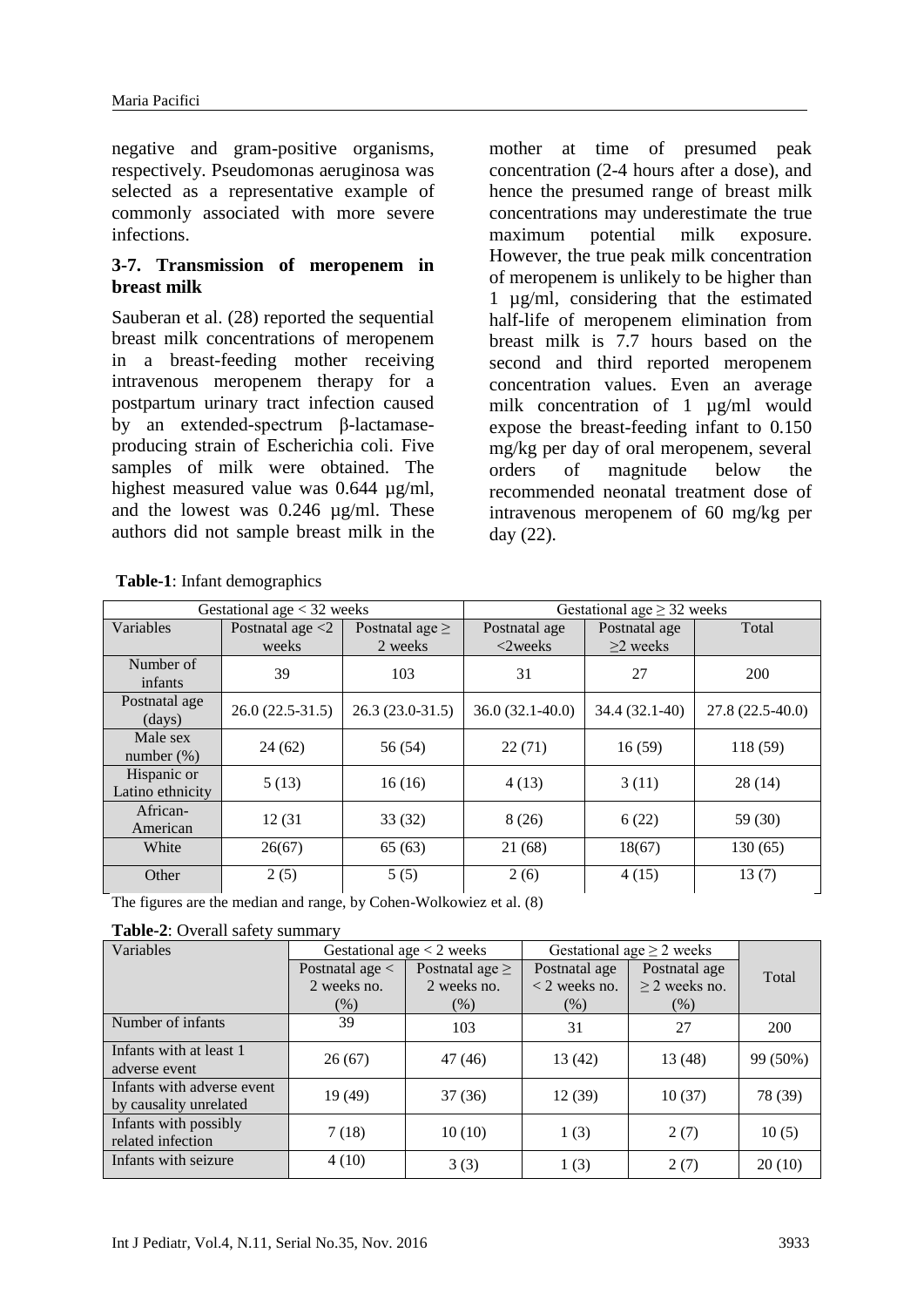| Level II laboratory<br>adverse effects                    | 2(5)  | 8(7)   | 0(0) | 0(0)  | 10(5)   |
|-----------------------------------------------------------|-------|--------|------|-------|---------|
| Infants with direct<br>bilirubin increased                | 2(5)  | 3(3%)  | 0(0) | 0(0)  | 5(2.5)  |
| Infants with at least 1<br>serious adverse effects        | 9(23) | 18(17) | 2(6) | 5(18) | 34(17)  |
| Infants died                                              | 3(8)  | 8(8)   | 0(0) | 0(0)  | 11(5.5) |
| Adverse events that lead to<br>study drug discontinuation | 1(3)  | 3(3)   | 0(0) | 2(7)  | 6(3)    |

The figures are the number of infants and (%), by Cohen-Wolkowiez (8).

| Variables                                      | Gestational age $<$ 32 weeks            |                                            | Gestational age $\geq$ 32 weeks         |                                            |  |
|------------------------------------------------|-----------------------------------------|--------------------------------------------|-----------------------------------------|--------------------------------------------|--|
|                                                | Postnatal age $<$ 2<br>weeks no. $(\%)$ | Postnatal age $\geq 2$<br>weeks no. $(\%)$ | Postnatal age $<$ 2<br>weeks no. $(\%)$ | Postnatal age $\geq 2$<br>weeks no. $(\%)$ |  |
| for<br>Evaluable<br>effectiveness              | 39                                      | 98                                         | 28                                      | 27                                         |  |
| <b>Effectiveness success</b>                   | 29(74)                                  | 82 (84)                                    | 26(93)                                  | 25(93)                                     |  |
| clinical<br>Presumptive<br>cure score $\geq 7$ | 35(90)                                  | 90 (92)                                    | 27(96)                                  | 97 (100)                                   |  |
| clinical<br>Presumptive<br>cure score $<$ 7    | 0(0)                                    | 1(1)                                       | 0(0)                                    | 0(0)                                       |  |
| clinical<br>Presumptive<br>cure score missing  | 4(10)                                   | 7(7)                                       | 1(4)                                    | 0(0)                                       |  |
| antibiotic<br>in<br>Change<br>therapy          | 7(18)                                   | 12(12)                                     | 2(7)                                    | 2(7)                                       |  |
| for<br>Cultures<br>negative<br>bacteria        | 27(69)                                  | 49 (50)                                    | 9(32)                                   | 13(48)                                     |  |
| Culture not done                               | 12(31)                                  | 49 (50)                                    | 19(68)                                  | 14(52)                                     |  |

**Table-3**: Summary of effectiveness results

The figures are the number of infants and (%), by Cohen-Wolkowiez (8).

|                           |  | Table-4: Results of noncompartmental analysis of pharmacokinetic parameters in the short- and |  |  |  |  |
|---------------------------|--|-----------------------------------------------------------------------------------------------|--|--|--|--|
| prolonged-infusion groups |  |                                                                                               |  |  |  |  |

| Parameters                       | Short infusion | Prolonged infusion | P-value |
|----------------------------------|----------------|--------------------|---------|
| Actual meropenem dose<br>(mg/kg) | $18.9 + 5$     | $18.3 + 2.4$       |         |
| $Cmax$ (mg/l)                    | $3.4 + 0.9$    | $3.3 + 1.7$        | 0.436   |
| Tmax (hours)                     | $0.7 + 0.4$    | $4.0 + 1.9$        | 0.005   |
| $Cmin$ (mg/l)                    | $6.5 + 3.7$    | $7.2 + 6.1$        | 0.780   |
| Class (ml/h/kg)                  | $52.4 + 15.5$  | $62.7 + 31.6$      | 0.842   |
| $Vss$ (ml/kg)                    | $270.6 + 83.3$ | 342.9+174.3        | 0.447   |
| $AUC$ (h.µg/ml)                  | $369 + 66.1$   | 338.6+121.6        | 0.497   |
| $fT >$ MIC (%) (95%Cl)*          | $100(100-100)$ | 99.9 (99.6-100)    | 0.193   |

The figures are the mean+ SD, by Padari et al. (20); \*Calculated for the EUCAST MIC susceptibility breakpoint of 2 mg/l for Pseudomonas aeruginosa and Enterobacteriacae; Clss=clearance at steady-state. Vss=distribution volume at steady-state. CI=confidence interval.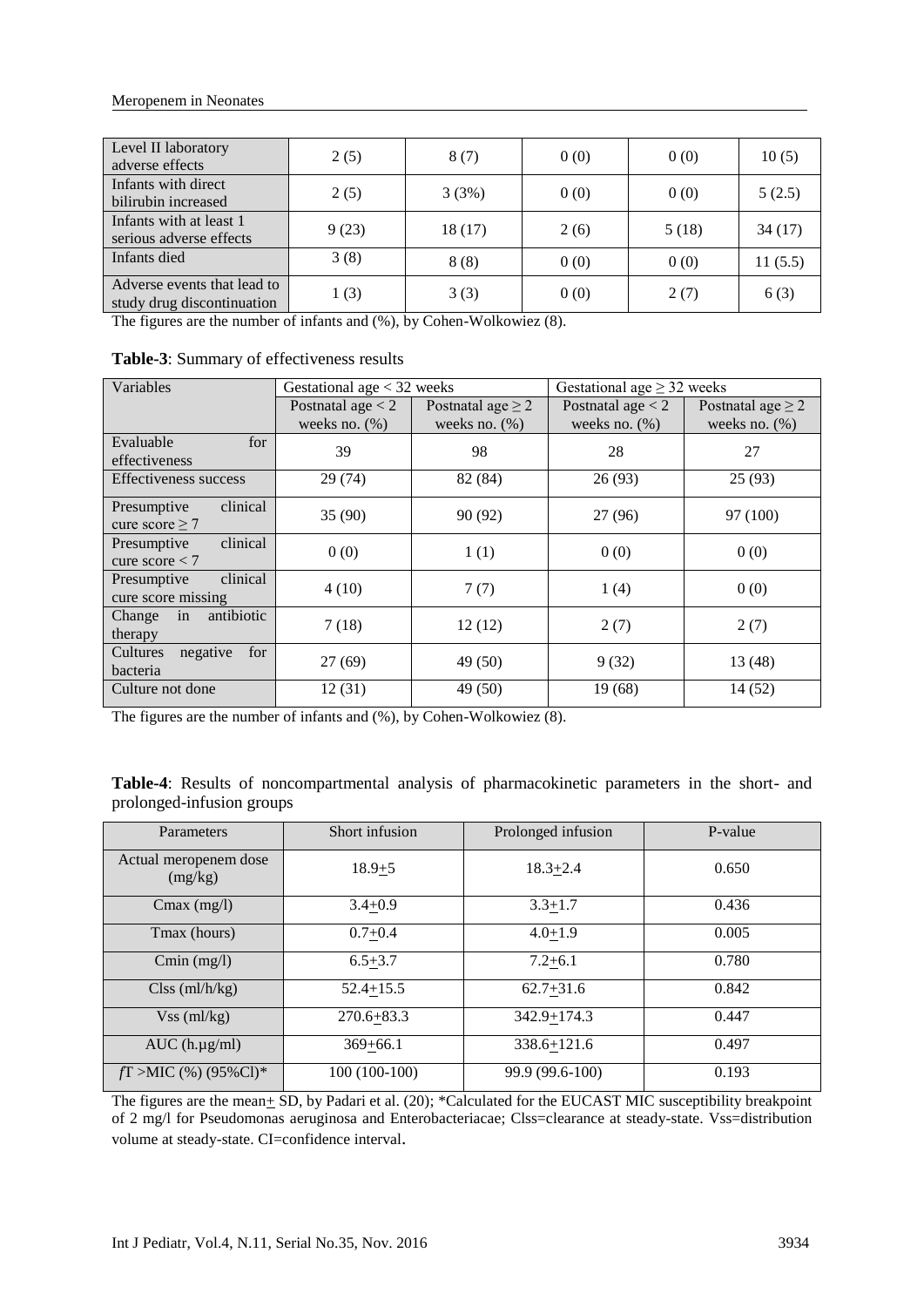### **4-DISCUSSION**

 Meropenem, a carbapenem β-lactam antibiotic, has a broad-spectrum of activity. It is active against a very wide range of gram-positive and gram-negative aerobic and anaerobic bacteria. Against the clinically relevant gram-positive microorganisms, activity has been demonstrated against Staphylococcus aureus, group A Streptococcus and Streptococcus pneumoniae, including virtually all strains of pneumococcus that have to date exhibited decreased susceptibility to penicillins. Meropenem is also active against respiratory gramnegative microorganisms such as Haemophilus influenzae and Moraxella catarrhalis; enteric gram-negative bacilli such as Escherichia coli, Klebsiella, Enterobacter and Serratia; and other gramnegative microorganisms such as Pseudomonas aeruginosa (3). The carbapenem class of antibiotics demonstrates remarkable stability against beta-lactamases, including the type I inducible beta-lactamases which are responsible for third generation cephalosporin-resistant strains of Enterobacter, Serratia, Citrobacter and Pseudomonas (3). These microorganisms pose a particular threat when including beta-lactamase-positive strains of Bacteroides fragilis. Despite the benefits associated with meropenem's extended antimicrobial spectrum, there are safety concerns related to potential central nervous system side effects in young infants (11). The potential of meropenem for adverse central nervous system side effects in particular seizures, has been carefully studied in older children (12, 13). The most commonly reported adverse effects of meropenem from previously published pediatric study are diarrhea (3.3%-4.7%), nausea and vomiting (0.4%- 1%), rash 0.8, glossitis (%), and oral thrush (1.9%) (12). In comparison trials, these reactions occurred with similar

frequency in the comparison cephalosporin group (12, 13). The incidence of seizures among all infants was 0.37%, 0.25%, 0.43%, and 0.38% in the meropenem, cephalosporin, imipenem/cilastatin, and clindamycin/aminoglycoside groups, respectively. Meropenem does not require co-administration with cilastatin, because it is not sensitive to renal dipeptidase. Its toxicity is similar to that of imipenem except that it may be less likely to cause seizures (0.5% for meropenem; 1.5% for imipenem (3). The incidence of drugrelated adverse events was a slight increase in liver enzyme in 8.5%.

At the end of therapy, overall satisfactory clinical and bacterial response was obtained in 33/35 (94.3%) cases. Clinical and bacterial response rate for meropenem was 100% for sepsis and 87% for nosocomial pneumonia. These findings suggest that meropenem may be a useful antimicrobial antibiotic in neonatal infections caused by multi-resistant gramnegative bacilli (6). A total of 200 infants was enrolled; overall, 89% of the infants had respiratory conditions, 90% gastrointestinal conditions, 73% cardiovascular conditions at baseline. Meropenem is commonly used off-label in infants < 3 months of age, despite a lack of safety and efficacy data, because of its broad range of antimicrobial activity and its stability against chromosomally encoded and plasmid-mediated extendedspectrum β-lactamase (ESBL) infections (9). The dose of meropenem is 20 mg/kg by slow intravenous infusion once every 12 hours in the first week of life and once every 8 hours for infants older than this (1). Meropenem has excellent penetration in abdominal tissues, bile, blister fluid, inflammatory exudates, cerebrospinal fluid (in the presence of inflammation), gynecologic tissues, respiratory tract tissues, and urinary tract tissues. Tissue levels are generally equal to or above the levels needed for the treatment of patients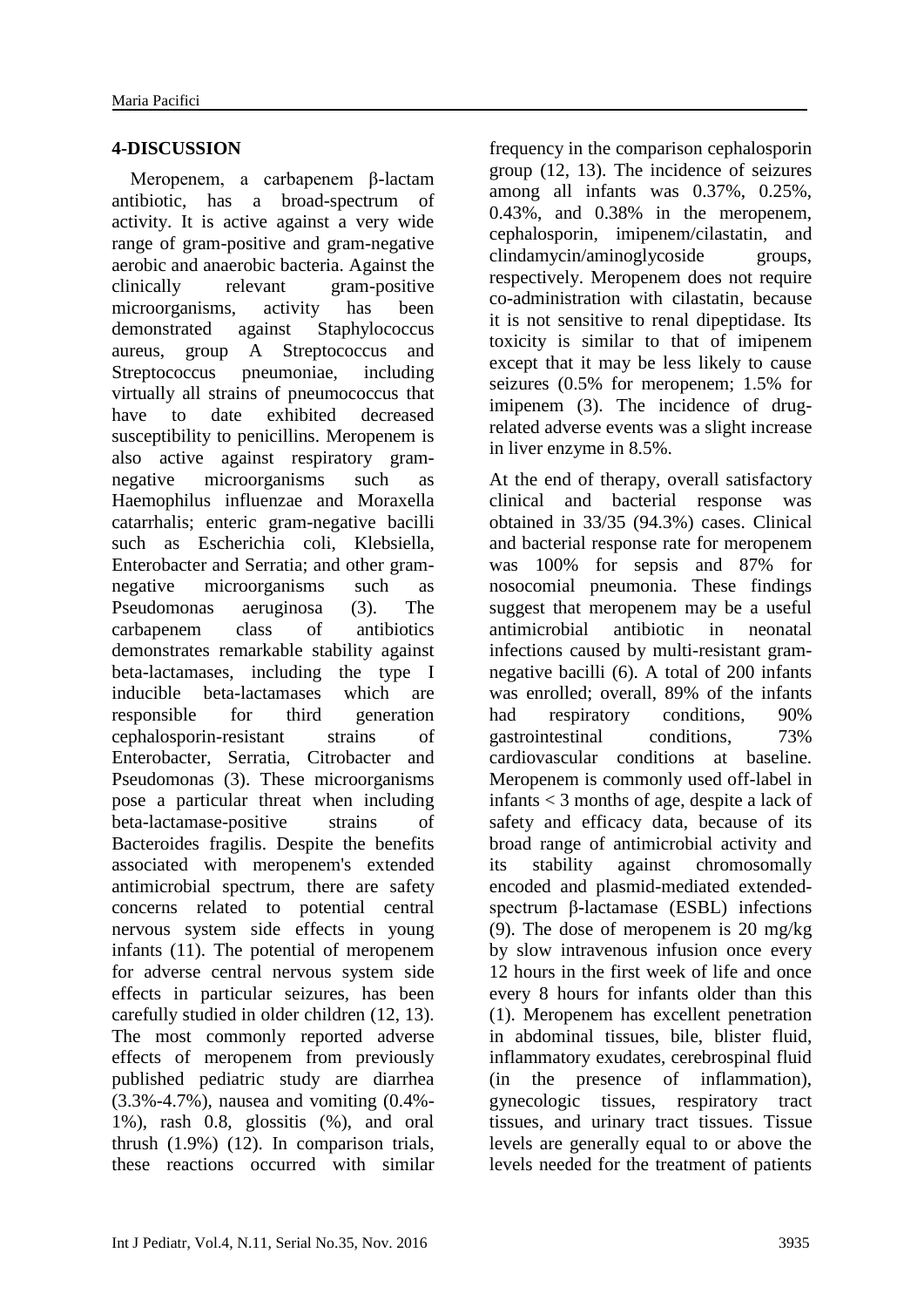with susceptible pathogens. Seven premature neonates with a mean birth weight of 925 grams and with a mean postnatal age of 21 days were treated with 15 mg/kg meropenem twice-daily (19). Serum meropenem concentration-time curves could be described with a onecompartment model. Mean total body clearance was 0.157 l/kg/h, the distribution volume was 0.74 l/kg, and the half-life was 3.4 hours.

Meropenem is distributed in the extracellular water and is excreted mainly by glomerular filtration (21). Therefore, change in body water and development of renal function influence the disposition of meropenem (21). The demographic pharmacokinetics of meropenem in 23 preterm and 15 full term neonates were determined by van den Anker et al. (21), the clearance of meropenem was  $23.2+5.53$  ml/min/1.73 m<sup>2</sup> in preterm infants and  $43+10.5$  ml/min/1.73 m<sup>2</sup> in full term infants p-value  $\langle 0.001 \rangle$ .

Bradley et al. (22) described the meropenem pharmacokinetics, pharmacodynamics, and Monte Carlo simulation in neonates  $\langle 2 \rangle$  months of age who received 10 or 20 mg/kg meropenem. Thirty-seven infants were enrolled, 22 were born at < 36 weeks gestational age. Meropenem clearance was greater in older infants. Monte Carlo simulation demonstrated that in infants during the first 2 weeks of life, a dosage of 20 mg/kg/dose every 8 hours achieved the desired pharmacodynamic target in 95% of preterm infants and 91% of term infants against Pseudomonas aeruginosa.

Padari et al. (20) compared the pharmacokinetics of meropenem infused for 30 min and 4 hours. Except for a higher Cmax in the short-infusion group and a longer time to reach Cmax (Tmax) in the prolonged-infusion group, all pharmacokinetic parameters of the two groups were similar. All of the patients in the short-infusion group and 8/10 patients

in the prolonged-infusion group achieved an *f*T>MIC of 100% for an MIC of 2 µg/ml. The *f*T>6.2xMIC, value required to prevent resistance development in Pseudomonas aeruginosa was 80.2% (95% CI, 70.8 to 89.6) in the short-infusion group and 81.9% (95% CI 69.6 to 94.4) in the prolonged-infusion group (not statistically significant). For intermediate or resistant microorganisms (with meropenem MICs of  $>2 \mu g/ml$  such as Pseudomonas aeruginosa and Acinetobacter species a better pharmacokinetic/pharmacodynamic target was achieved with 4-hours infusion for (21). Ohata et al. (27) studied the population pharmacokinetics in 50 pediatric patients. After dosing meropenem at 20 mg/kg t.i.d. by 0.5-hours infusion, the target value of 50%T>MIC was achieved, indicating that 20 mg/kg t.i.d. by 0.5-hours infusion is effective for susceptible bacteria. In contrast, for bacteria with higher MICs such as Pseudomonas aeruginosa (MIC  $\geq$  2 µg/ml), the probability of target attainment of 50%T>MIC efficacy was 60.7% at a dose of 40 mg/kg t.i.d. meropenem by 0.5 hours infusion.

Meropenem is excreted in breast milk (28). A case is presented of a breast-feeding mother receiving meropenem treatment for a postpartum urinary tract infection caused by extended-spectrum beta-lactamase producing Escherichia coli. Five milk samples were collected in a 48-hour period during meropenem therapy. The average and maximum meropenem concentrations in milk were 0.48 and 0.64 µg/ml, respectively. Based on the maximum concentration, the calculated infant daily exposure from breast milk was 97 µg/kg/day. There were no dermatologic or gastrointestinal side effects noted in the breastfed infant. Meropenem appears to be acceptable to use during breast-feeding. The limited amounts of meropenem that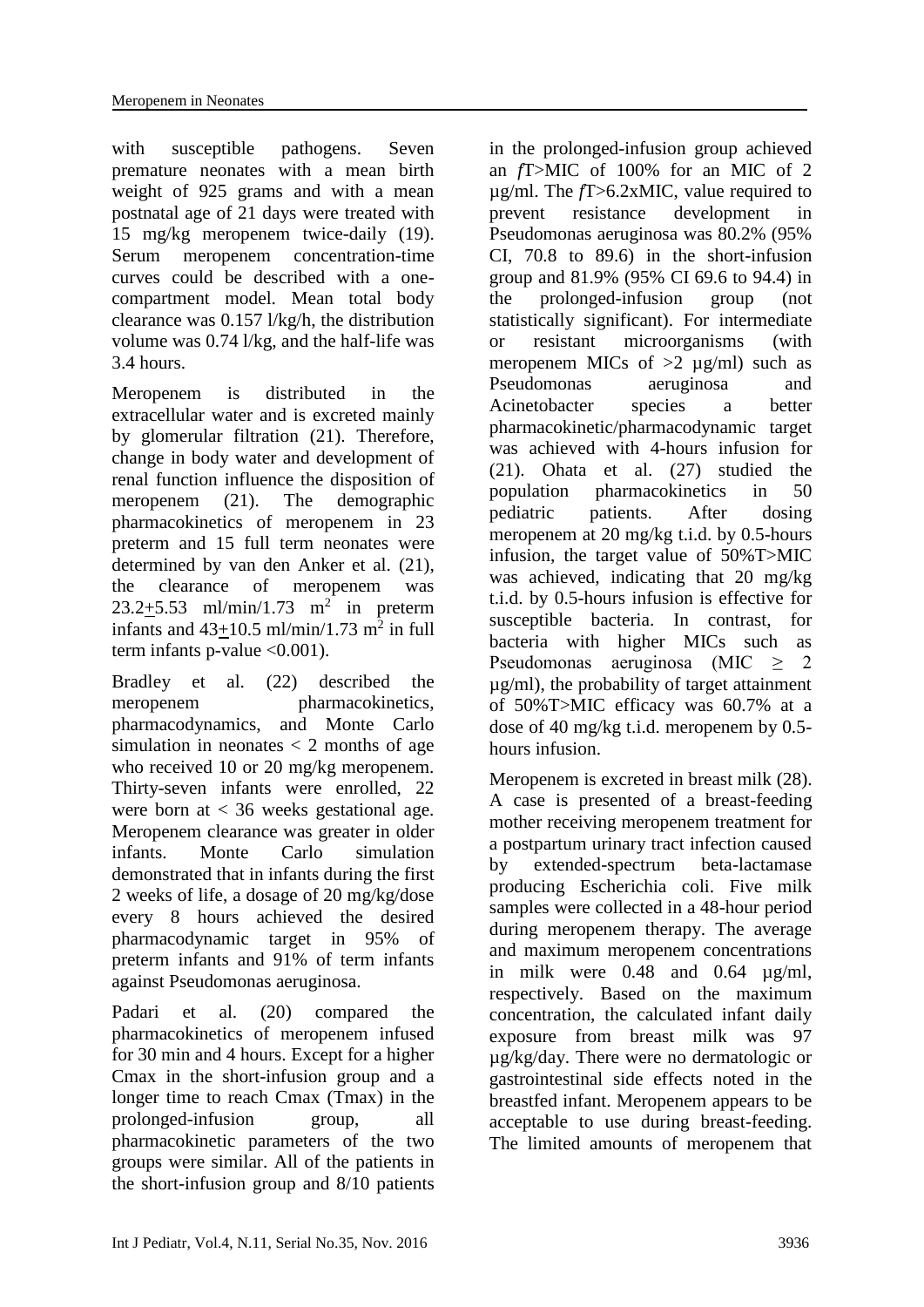cross the placenta are insufficient to treat infection in the fetus (1).

### **5-CONCLUSION**

 In conclusion, meropenem, a carbapenem β-lactam antibiotic, is a bactericide broad-spectrum antibiotic. It is active against a very wide range of grampositive and gram-negative aerobic and anaerobic bacteria. Meropenem is active against Staphylococcus aureus, Streptococcus pneumoniae, Haemophilus influence, Moraxella catarrhalis, enterococci gram-negative bacilli, Klebsiella, Enterobacter and Serratia and Pseudomonas aeruginosa. Methicillinresistant staphylococci and Enterococci faecium are resistant to meropenem. Meropenem can be given as a short (30 min) or a prolonged (4 hours) intravenous infusion, a better pharmacokinetics/pharmacodynamics target attainment was obtained with 4 hours infusion. The dose of meropenem is 20 mg/kg once every day in the first week of life and once every 8 hours for infants older than this.

Meropenem is used to treat nosocomial pneumonia, complicated intraabdominal infections, septicemia, febrile neutropenia, complicated skin structure infections, urinary tract infections, obstetric and gynecological infections, cystic fibrosis in patients with pulmonary exacerbations, and for the treatment of severe community-acquired pneumonia. Meropenem is distributed in the extracellular water and is excreted mainly by glomerular filtration, maturation of glomerular filtration increases the meropenem clearance. The clearance of meropenem (ml/min/1.73 m<sup>2</sup>) is  $23.2 \pm 5.53$ in prematures and 43.0+10.5 in full term neonates (p-value is <0.0001). About 70% of meropenem dose is excreted intact in the urine. After the administration of meropenem (15 mg/kg every 12 hours) to premature neonates, the half-life is 3.4

hours, the mean total body clearance is 0.157 l/kg/h, and the distribution volume is 0.74 l/kg. After a dose of 20 mg/kg, the target value 50%T>MIC was achieved, indicating that 20 mg/kg is effective for susceptible bacteria. In contrast, for bacteria with higher MIC such as Pseudomonas aeruginosa (MIC  $\geq$ 2 µg/ml), the probability of target attainment of 50%T>MIC was 60.7% at a dose of 40 mg/kg.

### **6-CONFLICT OF INTERESTS**

Prof. Gian Maria Pacifici declares no conflicts of financial interest in any product or service mentioned in the manuscript, including grants, equipment, medications, employments, gifts and honoraria.

### **7-ACKNOWLEGMENTS**

The author thanks Dr. Patrizia Ciucci and Dr. Francesco Varricchio of the Medical Library of the University of Pisa for retrieving the scientific literature.

#### **8-REFERENCES**

1. Neonatal Formulary. Seventh edition. John Wiley & Sons, Limited European Distribution Centre New Era Estate, Oldlands Way Bognor Regis, West Sussex, PO22 9NQ, UK 2015; Pp.318-319.

2. Bradley JS. [Meropenem: a new, extremely](https://www.ncbi.nlm.nih.gov/pubmed/9076812)  [broad spectrum beta-lactam antibiotic for](https://www.ncbi.nlm.nih.gov/pubmed/9076812)  [serious infections in pediatrics.](https://www.ncbi.nlm.nih.gov/pubmed/9076812) Pediatr Infect Dis J 1997; 16(3):263-8.

3. William A and Petri Jr. Penicillins, cephalosporins, and other β-lactam antibiotics. In Goodman & Gilman's the Pharmacological Basis of Therapeutics. 12th edition. Bruntonn L, Chabner B, Knollman B. Mc Graw Hill, New York; 2011. Pp. 1500.

4. Young and Mangum, NEOFAX. Twentythird edition. Thomson Reuters; 2010. Pp 60- 61.

5. Craig WA. [The pharmacology of](https://www.ncbi.nlm.nih.gov/pubmed/9126702)  [meropenem, a new carbapenem antibiotic.](https://www.ncbi.nlm.nih.gov/pubmed/9126702) Clin Infect Dis. 1997; 24 Suppl.2: S266-75.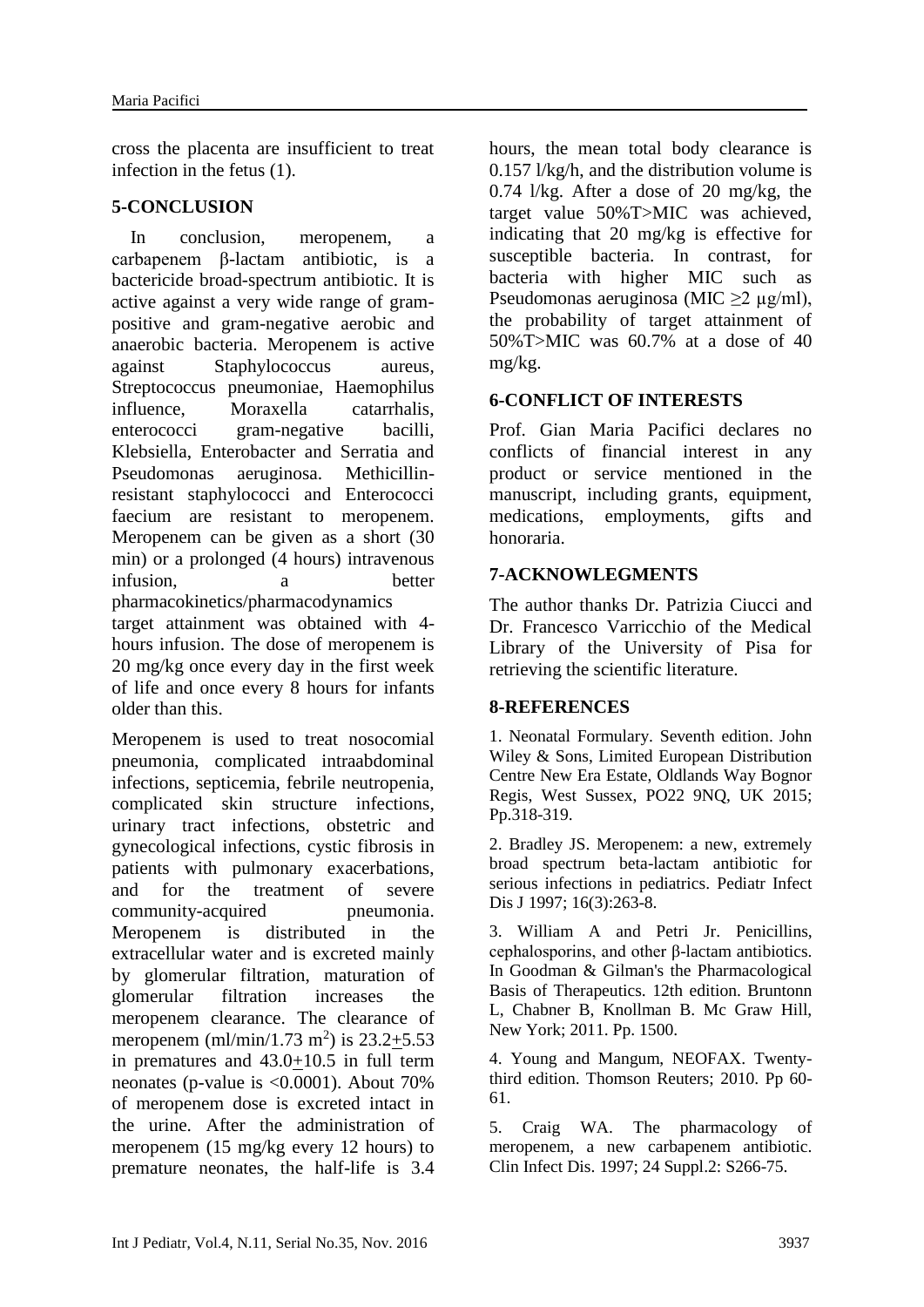6. Köksal N, Hacimustafaoğlu M, Bağci S, Celebi S. [Meropenem in neonatal severe](https://www.ncbi.nlm.nih.gov/pubmed/11237230)  [infections due to multiresistant gram-negative](https://www.ncbi.nlm.nih.gov/pubmed/11237230)  [bacteria.](https://www.ncbi.nlm.nih.gov/pubmed/11237230) Indian J Pediatr 2001; 68(1):15-9.

7. Baldwin CM, Lyseng-Williamson KA, Keam SJ. [Meropenem: a review of its use in](https://www.ncbi.nlm.nih.gov/pubmed/18416587)  [the treatment of serious bacterial infections.](https://www.ncbi.nlm.nih.gov/pubmed/18416587) Drugs 2008; 68(6): 803-38.

8. Cohen-Wolkowiez M, Poindexter B, Bidegain M, Weitkamp JH, Schelonka RL, Randolph DA, et al. [Safety and effectiveness](https://www.ncbi.nlm.nih.gov/pubmed/22955430)  [of meropenem in infants with suspected or](https://www.ncbi.nlm.nih.gov/pubmed/22955430)  [complicated intra-abdominal infections.](https://www.ncbi.nlm.nih.gov/pubmed/22955430) Clin Infect Dis 2012; 55(11):1495-1502.

9. Lowe MN, Lamb HM. [Meropenem: an](https://www.ncbi.nlm.nih.gov/pubmed/11030471)  [updated review of its use in the management](https://www.ncbi.nlm.nih.gov/pubmed/11030471)  [of intra-abdominal infections.](https://www.ncbi.nlm.nih.gov/pubmed/11030471) Drugs 2000; 60(3):619-46.

10. Pfaller MA, Jones RN. [A review of the in](https://www.ncbi.nlm.nih.gov/pubmed/9327242)  [vitro activity of meropenem and comparative](https://www.ncbi.nlm.nih.gov/pubmed/9327242)  [antimicrobial agents tested against 30,254](https://www.ncbi.nlm.nih.gov/pubmed/9327242)  [aerobic and anaerobic pathogens isolated](https://www.ncbi.nlm.nih.gov/pubmed/9327242)  [worldwide.](https://www.ncbi.nlm.nih.gov/pubmed/9327242) Diagn Microbiol Infect Dis 1997; 28(4):157-63.

11. [Seifert H,](https://www.ncbi.nlm.nih.gov/pubmed/?term=Seifert%20H%5BAuthor%5D&cauthor=true&cauthor_uid=20851813) [Dalhoff A;](https://www.ncbi.nlm.nih.gov/pubmed/?term=Dalhoff%20A%5BAuthor%5D&cauthor=true&cauthor_uid=20851813) [PRISMA Study](https://www.ncbi.nlm.nih.gov/pubmed/?term=PRISMA%20Study%20Group%5BCorporate%20Author%5D)  [Group.](https://www.ncbi.nlm.nih.gov/pubmed/?term=PRISMA%20Study%20Group%5BCorporate%20Author%5D) German multicentre survey of the antibiotic susceptibility of Bacteroides fragilis group and Prevotella species isolated from intra-abdominal infections: results from the PRISMA study. [J Antimicrob Chemother](https://www.ncbi.nlm.nih.gov/pubmed/?term=Seifert%2C+Dalhoff+2010) 2010; 65(11):2405-10.

12. Bradley JS, Faulkner KL, Klaugman KP. [Efficacy, safety and tolerability of meropenem](https://www.ncbi.nlm.nih.gov/pubmed/8858694)  [as empiric antibiotic therapy in hospitalized](https://www.ncbi.nlm.nih.gov/pubmed/8858694)  [pediatric patients.](https://www.ncbi.nlm.nih.gov/pubmed/8858694) Pediatr Infect Dis J 1996; 15(8):749-57.

13. Schuler D. [Safety and efficacy of](https://www.ncbi.nlm.nih.gov/pubmed/8543503)  [meropenem in hospitalised children:](https://www.ncbi.nlm.nih.gov/pubmed/8543503)  [randomised comparison with cefotaxime,](https://www.ncbi.nlm.nih.gov/pubmed/8543503)  [alone and combined with metronidazole or](https://www.ncbi.nlm.nih.gov/pubmed/8543503)  [amikacin. Meropenem Paediatric Study Group.](https://www.ncbi.nlm.nih.gov/pubmed/8543503) J Antimicrob Chemother 1995; 36 Suppl.A: 99-108.

14. Sheth RD, Hobbs GR, Mullett M. [Neonatal](https://www.ncbi.nlm.nih.gov/pubmed/10685200)  [seizures: incidence, onset, and etiology by](https://www.ncbi.nlm.nih.gov/pubmed/10685200)  [gestational age.](https://www.ncbi.nlm.nih.gov/pubmed/10685200) J Perinatol 1999; 19(1):40-3.

15. Linden P. [Safety profile of meropenem: an](https://www.ncbi.nlm.nih.gov/pubmed/17696578)  [updated review of over 6,000 patients treated](https://www.ncbi.nlm.nih.gov/pubmed/17696578)  [with meropenem.](https://www.ncbi.nlm.nih.gov/pubmed/17696578) Drug Saf 2007; 30(8):657- 68.

16. [Jin C,](https://www.ncbi.nlm.nih.gov/pubmed/?term=Jin%20C%5BAuthor%5D&cauthor=true&cauthor_uid=10576583) [Jung I,](https://www.ncbi.nlm.nih.gov/pubmed/?term=Jung%20I%5BAuthor%5D&cauthor=true&cauthor_uid=10576583) [Ku HJ,](https://www.ncbi.nlm.nih.gov/pubmed/?term=Ku%20HJ%5BAuthor%5D&cauthor=true&cauthor_uid=10576583) [Yook J,](https://www.ncbi.nlm.nih.gov/pubmed/?term=Yook%20J%5BAuthor%5D&cauthor=true&cauthor_uid=10576583) [Kim DH,](https://www.ncbi.nlm.nih.gov/pubmed/?term=Kim%20DH%5BAuthor%5D&cauthor=true&cauthor_uid=10576583) [Kim M,](https://www.ncbi.nlm.nih.gov/pubmed/?term=Kim%20M%5BAuthor%5D&cauthor=true&cauthor_uid=10576583) [Cho JH,](https://www.ncbi.nlm.nih.gov/pubmed/?term=Cho%20JH%5BAuthor%5D&cauthor=true&cauthor_uid=10576583) [Oh CH.](https://www.ncbi.nlm.nih.gov/pubmed/?term=Oh%20CH%5BAuthor%5D&cauthor=true&cauthor_uid=10576583) Low convulsive activity of a new carbapenem antibiotic, DK-35C, as compared with existing congeners. [Toxicology](https://www.ncbi.nlm.nih.gov/pubmed/?term=jin+c%2C+jung+i+1999) 1999; 138(2):59-67.

17. [Flidel-Rimon O,](https://www.ncbi.nlm.nih.gov/pubmed/?term=Flidel-Rimon%20O%5BAuthor%5D&cauthor=true&cauthor_uid=8672194) [Leibovitz E,](https://www.ncbi.nlm.nih.gov/pubmed/?term=Leibovitz%20E%5BAuthor%5D&cauthor=true&cauthor_uid=8672194) [Juster-](https://www.ncbi.nlm.nih.gov/pubmed/?term=Juster-Reicher%20A%5BAuthor%5D&cauthor=true&cauthor_uid=8672194)[Reicher A,](https://www.ncbi.nlm.nih.gov/pubmed/?term=Juster-Reicher%20A%5BAuthor%5D&cauthor=true&cauthor_uid=8672194) [Amitay M,](https://www.ncbi.nlm.nih.gov/pubmed/?term=Amitay%20M%5BAuthor%5D&cauthor=true&cauthor_uid=8672194) [Miskin A,](https://www.ncbi.nlm.nih.gov/pubmed/?term=Miskin%20A%5BAuthor%5D&cauthor=true&cauthor_uid=8672194) [Barak Y,](https://www.ncbi.nlm.nih.gov/pubmed/?term=Barak%20Y%5BAuthor%5D&cauthor=true&cauthor_uid=8672194) [et](https://www.ncbi.nlm.nih.gov/pubmed/?term=Mogilner%20B%5BAuthor%5D&cauthor=true&cauthor_uid=8672194) al. An outbreak of antibiotic multiresistant Klebsiella at the Neonatal Intensive Care Unit, Kaplan Hospital, Rehovot, Israel, November 1991 to April 1992. [Am J Perinatol](https://www.ncbi.nlm.nih.gov/pubmed/?term=Fidel-Rimon+o+1996) 1996; 13(2):99-102.

18. Yatsyk GV. [Use of meropenem in the](https://www.ncbi.nlm.nih.gov/pubmed/9532330) [treatment of severe infections in newborns.](https://www.ncbi.nlm.nih.gov/pubmed/9532330) Antibiot Khimioter 1998; 43(1):32-3.

19. [van Enk JG,](https://www.ncbi.nlm.nih.gov/pubmed/?term=van%20Enk%20JG%5BAuthor%5D&cauthor=true&cauthor_uid=11360025) [Touw DJ,](https://www.ncbi.nlm.nih.gov/pubmed/?term=Touw%20DJ%5BAuthor%5D&cauthor=true&cauthor_uid=11360025) [Lafeber HN.](https://www.ncbi.nlm.nih.gov/pubmed/?term=Lafeber%20HN%5BAuthor%5D&cauthor=true&cauthor_uid=11360025) Pharmacokinetics of meropenem in preterm neonates. [Ther Drug Monit](https://www.ncbi.nlm.nih.gov/pubmed/?term=van+enk+jg+2001) 2001; 23(3):198- 201.

20. [Padari H,](https://www.ncbi.nlm.nih.gov/pubmed/?term=Padari%20H%5BAuthor%5D&cauthor=true&cauthor_uid=22733063) [Metsvaht T,](https://www.ncbi.nlm.nih.gov/pubmed/?term=Metsvaht%20T%5BAuthor%5D&cauthor=true&cauthor_uid=22733063) [Kõrgvee LT,](https://www.ncbi.nlm.nih.gov/pubmed/?term=K%C3%B5rgvee%20LT%5BAuthor%5D&cauthor=true&cauthor_uid=22733063) [Germovsek E,](https://www.ncbi.nlm.nih.gov/pubmed/?term=Germovsek%20E%5BAuthor%5D&cauthor=true&cauthor_uid=22733063) [Ilmoja ML,](https://www.ncbi.nlm.nih.gov/pubmed/?term=Ilmoja%20ML%5BAuthor%5D&cauthor=true&cauthor_uid=22733063) [Kipper K,](https://www.ncbi.nlm.nih.gov/pubmed/?term=Kipper%20K%5BAuthor%5D&cauthor=true&cauthor_uid=22733063) [Herodes](https://www.ncbi.nlm.nih.gov/pubmed/?term=Herodes%20K%5BAuthor%5D&cauthor=true&cauthor_uid=22733063)  [K,](https://www.ncbi.nlm.nih.gov/pubmed/?term=Herodes%20K%5BAuthor%5D&cauthor=true&cauthor_uid=22733063) [Standing JF,](https://www.ncbi.nlm.nih.gov/pubmed/?term=Standing%20JF%5BAuthor%5D&cauthor=true&cauthor_uid=22733063) [Oselin K,](https://www.ncbi.nlm.nih.gov/pubmed/?term=Oselin%20K%5BAuthor%5D&cauthor=true&cauthor_uid=22733063) [Lutsar I.](https://www.ncbi.nlm.nih.gov/pubmed/?term=Lutsar%20I%5BAuthor%5D&cauthor=true&cauthor_uid=22733063) Short versus long infusion of meropenem in verylow-birth-weight neonates. [Antimicrob Agents](https://www.ncbi.nlm.nih.gov/pubmed/?term=pedari+h+2012)  [Chemother](https://www.ncbi.nlm.nih.gov/pubmed/?term=pedari+h+2012) 2012; 56(9):4760-64.

21. van den Anker JN, Pokorna P, Kinzig-Schippers M, Martinkova J, de Groot R, Drusano GL, et al. [Meropenem](https://www.ncbi.nlm.nih.gov/pubmed/19581463)  [pharmacokinetics in the newborn.](https://www.ncbi.nlm.nih.gov/pubmed/19581463) Antimicrob Agents Chemother 2009; 53(9):3871-79.

22. Bradley JS, Sauberan JB, Ambrose PG, Bhavnani SM, Rasmussen MR, Capparelli E[V.Meropenem pharmacokinetics,](https://www.ncbi.nlm.nih.gov/pubmed/18645546)  [pharmacodynamics, and Monte Carlo](https://www.ncbi.nlm.nih.gov/pubmed/18645546)  [simulation in the neonate.](https://www.ncbi.nlm.nih.gov/pubmed/18645546) Pediatr Infect Dis J 2008; 27(9):794-9.

23. Schwartz GJ, Haycock GB, Edelmann CM Jr, Spitzer A. [A simple estimate of glomerular](https://www.ncbi.nlm.nih.gov/pubmed/951142)  [filtration rate in children derived from body](https://www.ncbi.nlm.nih.gov/pubmed/951142)  [length and plasma creatinine.](https://www.ncbi.nlm.nih.gov/pubmed/951142) Pediatrics 1976; 58(2):259-63.

24. Jaruratanasirikul S, Limapichat T, Jullangkoon M, Aeinlang N, Ingviya N, Wongpoowarak W. [Pharmacodynamics of](https://www.ncbi.nlm.nih.gov/pubmed/21726984)  [meropenem in critically ill patients with febrile](https://www.ncbi.nlm.nih.gov/pubmed/21726984)  [neutropenia and bacteraemia.](https://www.ncbi.nlm.nih.gov/pubmed/21726984) Int J Antimicrob Agents 2011; 38(3):231-6.